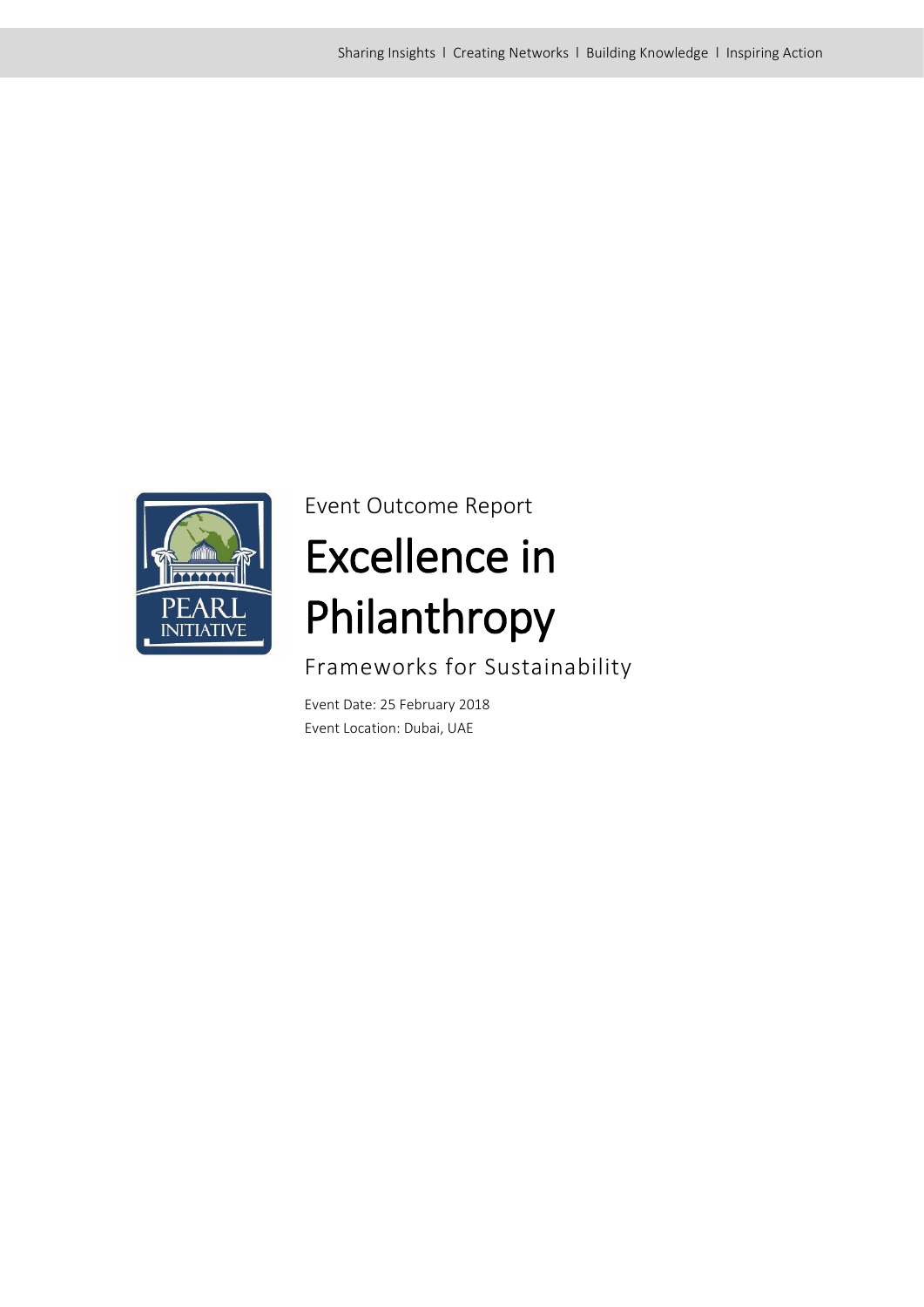

## Executive Summary

The roundtable created a much needed platform for all players in the Philanthropic and Non-Profit Sector including representatives from family, corporate, private and government foundations, CSR divisions and nonprofit organisations to openly discuss the challenges and successes of the sector in the Gulf Region. Although giving is deeply rooted in the region's culture and religion, philanthropy is often confused with generosity and not understood as a tool to create long-lasting impact. Hence, the focus of the discussions was on the need to shift from traditional giving to more strategic philanthropy.



The Philanthropic and Non-Profit Sector is growing in the region; however, its organisational capacity is not as strong as it should be. Foundations find themselves caught in executing their own programmes because they lack trust in non-profit organisations. Implementing strong governance practices can go a long way in enhancing the effectiveness of organisations and hence attract more funding from institutional and individual donors alike.

Corporate initiatives executed by CSR departments are not always driven by the cause, but often used as a marketing tool. This is an issue faced across the Gulf Region's Private Sector. If viewed as a solution to social problems, CSR initatives can have a real impact in creating sustainable long-lasting impact.

Ultimately, philanthropy is a high risk capital that has the potential to create solutions to some of society's most challenging problems. Strong governance practices, if adopted by both the donors and implementers can help reduce the risks associated with philanthropy. As highlighted by many experts in the roundtable, collaboration alone can create and attract funding for organisations, reduce risks and create scalable impact.

Keynote Speech: H.R.H. Princess Banderi A.R. AlFaisal, CEO, King Khalid Foundation, KSA

Panellists and Moderators: Yousef M. Alguwaifli, Deputy Secretary General, Suliman S. Olayan Foundation, KSA; Lina Hourani, Division Director, CSR Al Ahli Group, UAE; Habiba Al Marashi, President, Arabia CSR Network, UAE; Parastou Youssefi, Senior Program Officer, Philanthropic Partnerships, Global Policy & Advocacy, Bill & Melinda Gates Foundation, USA; Annina Mattsson, Director of Programs, Dubai Cares, UAE; Lisa Philp, Senior Advisor, Foundation Center, USA; Saeed Hersi, Head of Office, UN-OCHA, UAE; Carla Koffel, Executive Director, Pearl Initiative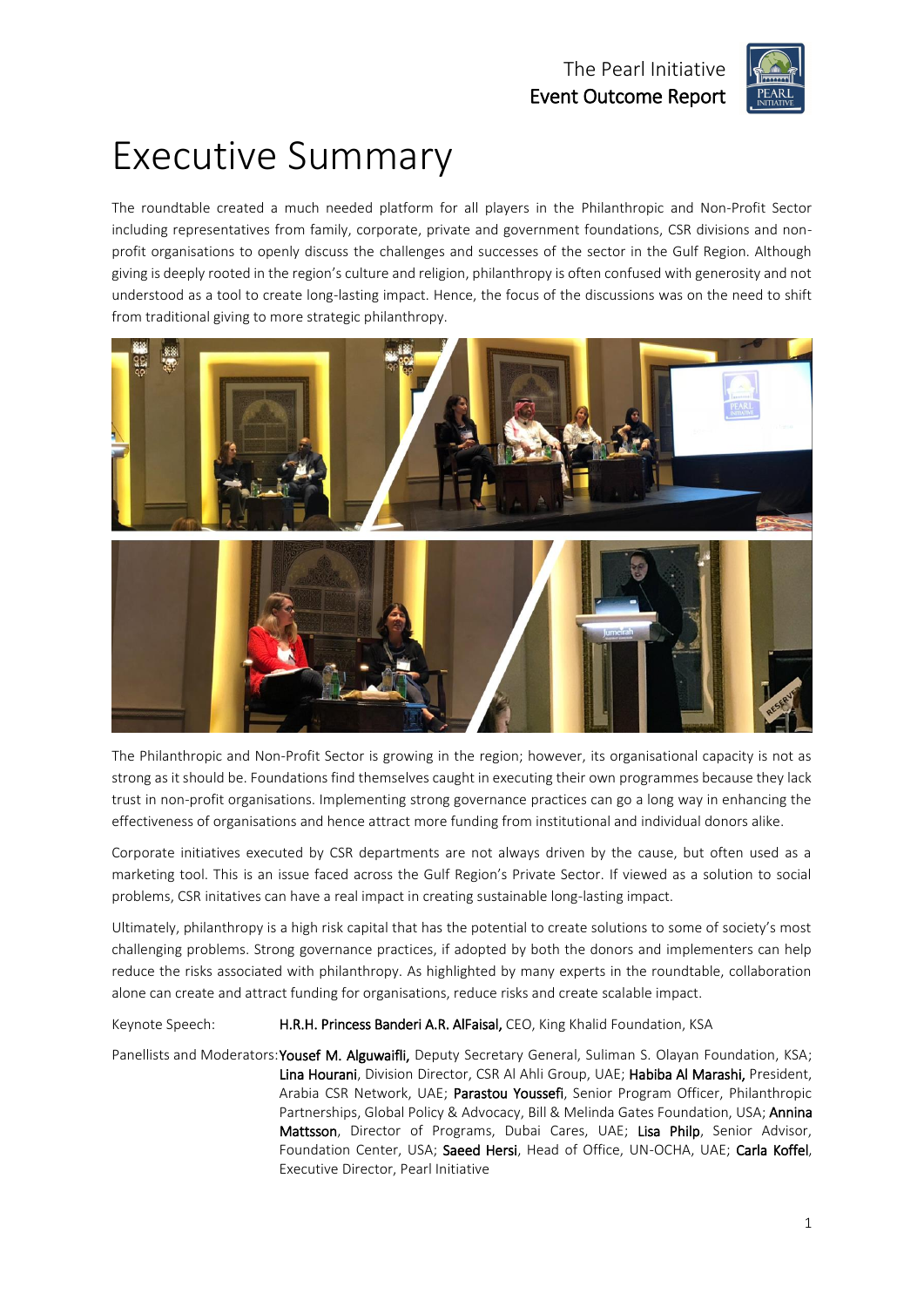

## Event Details

### Background and Overview

On Sunday 25 February 2018, the Pearl Initiative hosted a roundtable discussion at Jumeirah Mina A'Salam in Dubai. The event provided a platform for discussions as part of their programme, 'Governance in the Philanthropic and Non-Profit Sector.' The programme is supported by the Bill and Melinda Gates Foundation and aims to enable organisations in the sector to consider and improve governance in a way that is tailored and best suited to the Gulf Region.

The roundtable convened leaders in philanthropy, corporate giving and non-profit organisations to discuss how the effectiveness of giving can be enhanced through institutional philanthropy and improved governance practices in the Gulf Region's Philanthropic and Non-Profit Sector. The speakers, as well as the audience included professionals representing corporates, family businesses and philanthropic and non-profit organisations.

The event responded to key findings of the Pearl Initiative's regional survey launched to measure the governance practices are adopted in the philanthropic and non-profit sector as well as the expectations of donors who fund philanthropic activities. All of the survey respondents feel that there is a need to enhance governance practices in the Philanthropic and Non-Profit Sector in the region. 82% feel that within their organisations, governance capabilities need to be enhanced.

### Roundtable Agenda

The roundtable featured opening remarks from Carla Koffel, Executive Director of the Pearl Initiative and a keynote speech from HRH Princess Al-Banderi A.R. AlFaisal, CEO of King Khalid Foundation, which outlined the current scene of the Philanthropic and Non-Profit Sector in the Gulf Region. Later in the morning, a panel session was held to discuss the success and challenges of institutional philanthropy in the region. The session was moderated by Parastou Youssefi, Senior Programme Officer from the Bill and Melinda Gates Foundation.

After the mid-morning break, Lisa Philp, Senior Advisor at the Foundation Center in the USA moderated a session with Dubai Cares on best practices in impact evaluation and reporting. Saeed Hersi, Head of Office at UN-OCHA Gulf Office provided his closing remarks in the final session together with Carla Koffel. Refer to Annex 1 for the full agenda.

The aims of the discussion were to:

- Gain an insight into the perceptions of the speakers and participants on institutional philanthropy and governance practices of the Philanthropic Sector in the Gulf Region.
- Reflect on best practices and opportunities to build strong impact measurement and reporting practices in the sector.
- Reflect on the aspirations of what governance practices should look like in the sector.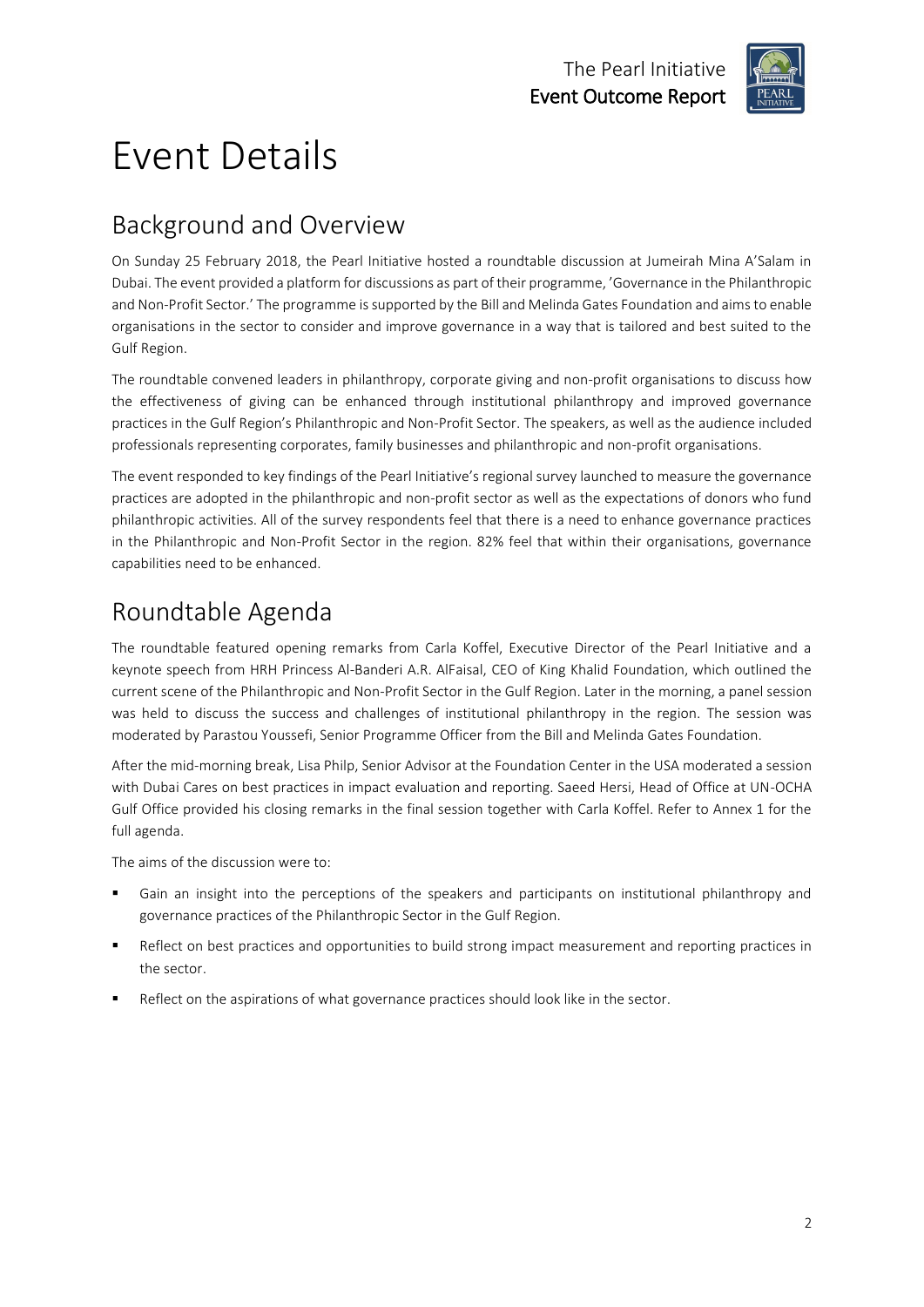

## Event Notes

### Opening Remarks

Carla Koffel commenced the roundtable with a brief description of the programme and the regional survey that was launched to capture governance capabilities of organisations operating in the Gulf Region's Philanthropic and Non-Profit Sector. Her remarks highlighted the global and regional issue of putting in place structures to guide decisions, implement activities and measure impact in the sector.

Reflecting on her experience in different countries and sectors, both private and philanthropic, she explains that the common thread among them is that they are all trying to figure out where they should be putting their efforts and whether these efforts are having the intended impact. One of the overwhelming common theme is the constant questioning about how organisations can set themselves up to achieve their goals.

Simple questions that become difficult in practice like: how to make good decisions, to have the information organisations need at the right time and with the right people to be able to make these decisions, to engage with employees so they know their role and the purpose of what they do, and who these organisations are accountable to. In the age of digitization and big data – how does that create opportunities, challenges and responsibilities for accountability and transparency.

Lastly, she reflects on some of the key findings from the survey stating that the issue of governance in the sector is important now more than ever. The donor community places importance on governance - the 3 most important factors for funders when evaluating an organization to provide funding is programme impact evaluation, independent audits and compliance reviews and internal controls. There is real interest in enhancing governance practices in the sector both from the donors and implementers' perspectives to improve governance.

### Keynote Speech

Following the introduction to the programme, HRH Princess Al-Banderi elaborated on the overall state of the philanthropic and non-profit sector in the Gulf Region. Her speech contextualised the discussion going forward by sharing key trends and facts in the region's sector over the past decade.

#### Setting the scene for the philanthropic and non-profit sector in the Gulf Region

- Philanthropy has always been a part of the region's heritage and is deeply rooted in the religion and culture. However, it is often conducted as individual charity and not strategic philanthropy aimed at sustainable social change.
- The economic transformations of the past few decades have led to social changes. Society has and continues to resort to quick fixes rather than permanent solutions to the rising social problems.
- Charity is predominantly viewed as a personal act and not a tool for meaningful social change.
- Non-profit organisations (NPOs) continuously complain of lack of funding. This is due to the following reasons:
	- o NPOs and foundations alike are new and lack experience, knowledge and skills.
	- o Most foundations (approximately 70% of them in Saudi Arabia) do not trust NPOs and therefore start to execute their own philanthropic programmes and activities.
- The number of NPOs in Saudi and the region is quite low in comparison to neighbouring Arab countries. For example, Saudi have 1,100 NPOs and foundations, while Morocco, similar in size has over 120,000 organisations.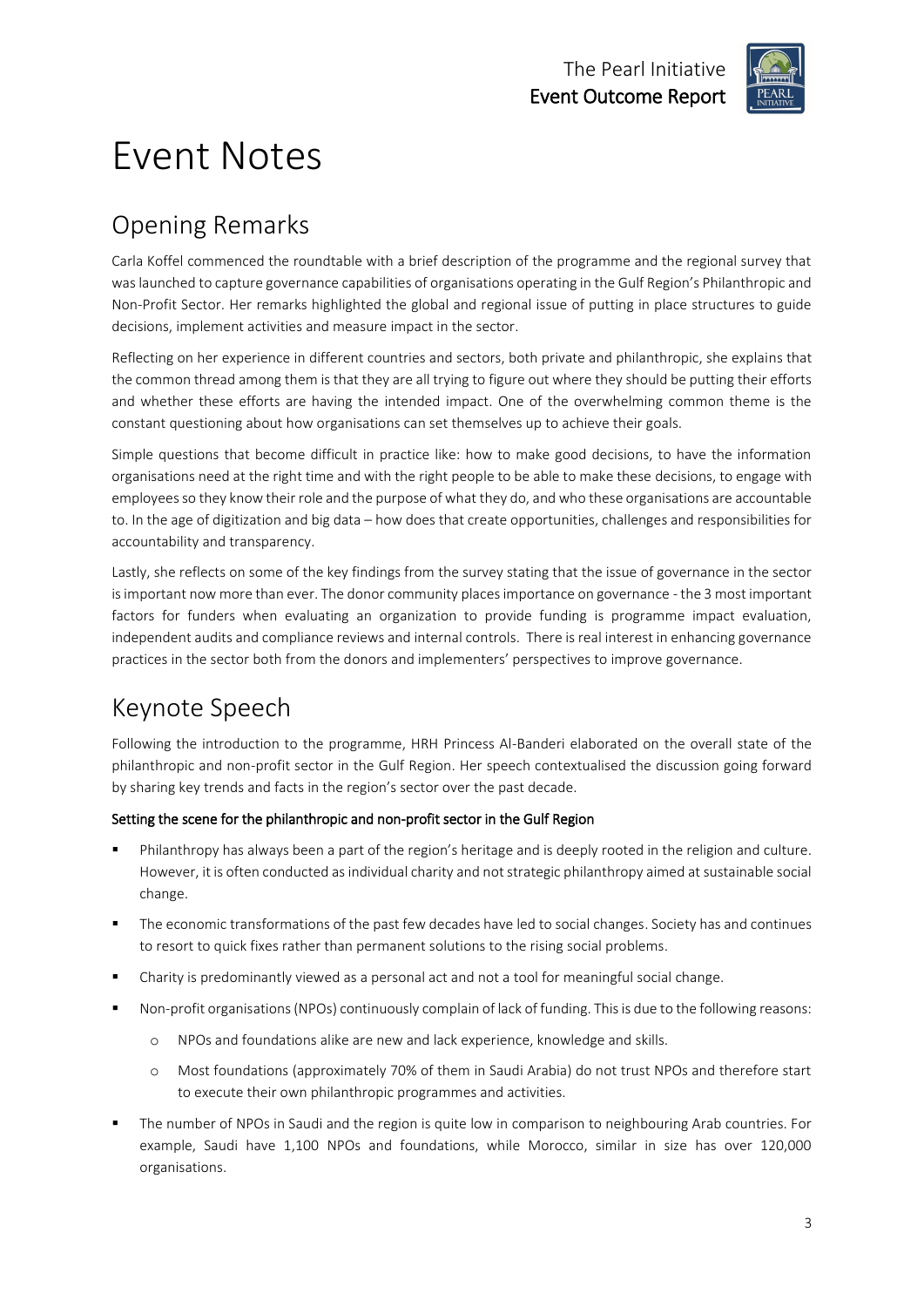The Pearl Initiative Event Outcome Report



- **■** The sector's contribution to national GDP in Saudi Arabia and neighbouring Gulf states is far below any international average.
- Lastly, there is a lack of data on the sector in the Gulf Region.

#### Positive trends in the region

- The emerging new generation, or the millennials, are challenging views on wealth and approaches to impact.
- Governments are more aware about the importance of the sector and the role it plays in national development.
	- o For example, for the first time, a major part of Saudi's Vision2030 focuses on non-profit development.
- People are resorting to business models to solving social issues.
	- o Corporate foundations are on the rise.
	- o CSR initiatives are becoming increasingly relevant.

#### Strategic philanthropy

- Strategic philanthropy is defined as data-driven strategic planning to achieve a set of goals and impact while ensuring flexibility to respond to emerging needs and challenges.
- This model in the region is the exception and not the norm, however, if done strategically, philanthropy can play a big role in the region.
- Generosity should not be confused with strategic philanthropy. Change and action begin with this awareness.

#### Ways forward

- **•** Philanthropy needs to change and use new tools to solve today's complex social problems.
- Foundations and NPOs need to raise the scale and impact of their work through financial sustainability, organisational capacity building and focus on partnership development across the public, private and philanthropic sectors.
- Philanthropic champions should be recognised and success stories highlighted.
- Organisations should be transparent about their activities both to their internal and external stakeholders.

#### "Opportunities are many, but it is up to each and every one of us to turn these opportunities into sustainable social impact."

HRH Princess Al-Banderi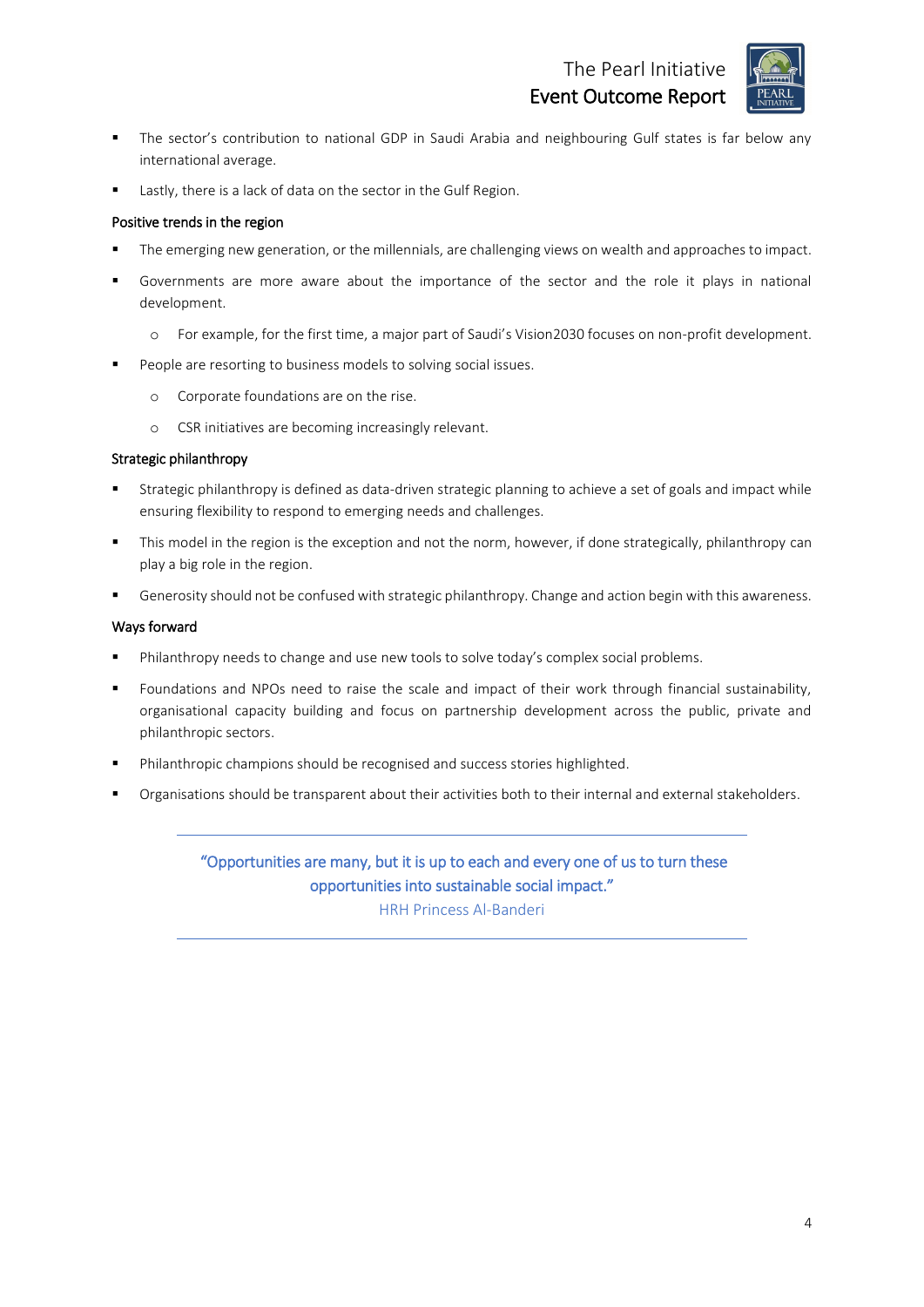

### Panel Session

Moderated by Parastou Youssefi, the panel session highlighted the challenges and successes of the sector from the perspectives of family foundations, corporate giving, non-profit organisations and CSR initiatives. It featured the following speakers:

Yousef Alguwaifli, Deputy Secretary General, Suleiman S. Olayan Foundation, KSA

Yousef manages a private family foundation that focuses on education in Saudi Arabia and provide seed funding for new social initiatives.

Lina Hourani, Division Director, CSR Al Ahli Group, UAE

Lina heads the CSR Al Ahli across the MENA Region with the goal of training forty (40) students to be social entrepreneurs.

Habiba Al Marashi, President, Arabia CSR Network, UAE

Habiba is the founder of Emirates Environmental Group, a twenty-year-old non-profit organisation in the UAE.

#### Setting the context

- Philanthropy is as old as Islam in the region and is deeply rooted in the Gulf Region's culture and traditions.
	- o For example, sea captains in the 1950s were responsible for their sailors' families and their wellbeing.
	- o The Kuwaiti Hospital in Sharjah was set up by Kuwaiti businessmen in the UAE to solve a social problem, which was the lack of access to healthcare.
	- o Juma Al Majid in the 1970s supported his employees' children by providing affordable access to education (National Charity School in Dubai). His model was self-sustaining because it was not free of charge but charged a minimum fee.
- The non-profit sector is setting up so many goals for itself but with little funding.
- NPOs in the region are typically born out of field-based necessities, followed by a financial assessment and then implementation.
- In corporations, being socially responsible is a new trend, almost twenty years old. Often, companies engage in CSR if their leadership is committed to a certain cause. Otherwise, it is difficult for these initiatives to grow organically without leadership buy-in.

#### Challenges

- Twenty years ago, working in the sector was easier because people and the Private Sector were genuinely interested in the cause and worked closely together. Today, one of the problems facing the sector is that organisations are working for the wrong reasons, mainly for marketing purposes.
- Foundations should have an impact by grant-making and not just by implementing programmes on their own.
- Attracting and retaining talent in the sector is a true challenge. Many employees choose to pursue higher education or move on to the Private Sector six months after they're hired.
- Philanthropy is high risk capital, many are not willing to take that risk or approach philanthropy with no knowledge of the risks.
	- o Donors who engage in risk philanthropy can maintain a low profile and still be able to share their experiences, both the successes and the failures. However, donors who are more public about their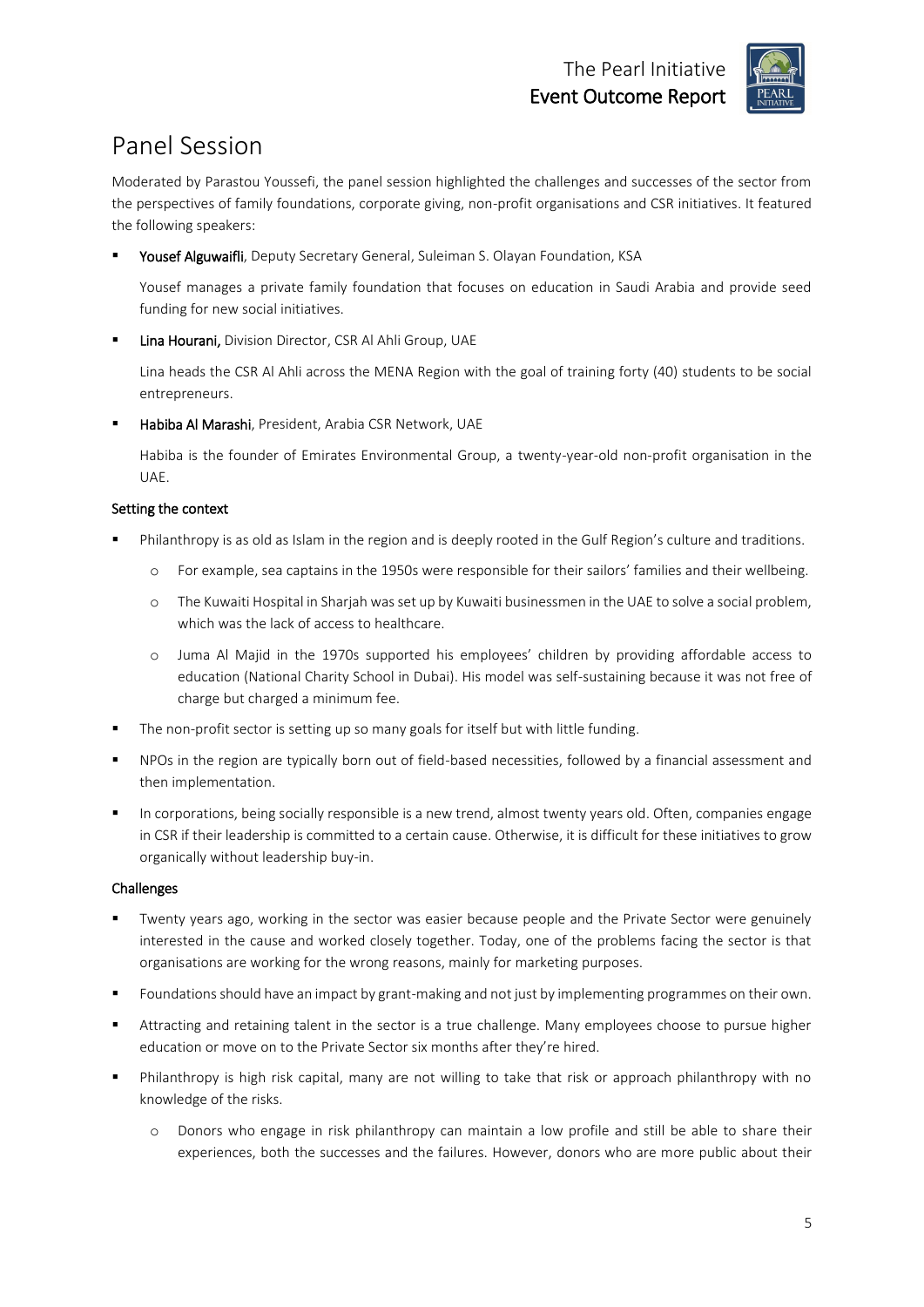

philanthropy sometimes are more risk averse and are hesitant to share the lessons learned from their philanthropic contributions and investments.

In the CSR world, companies often find themselves replicating each other's initiatives to gain publicity. Companies are engaging in CSR initiatives for the wrong reasons.

#### Ways forward

- Lessons for those willing to engage in philanthropy (i.e. high-risk capital) include maintaining a low profile, acknowledging the risks and the fact that sometimes project will fail and sometimes they will succeed.
- In order to have a long-lasting impact, the philanthropic sector needs to understand its role better and work alongside the government.
	- o Even with the 40 billion USD endowment fund at the Bill and Melinda Gates Foundation, the opportunities for creating sustainable impact lie not with the traditional understanding of philanthropy, but with a more modern approach to philanthropy (such as social enterprise).
- Corporates need to be confronted and their motives need to be clearly outlined before taking part in any CSR initiative.
- The Philanthropic and Non-Profit Sector should rely on partnerships and collaboration to get results.
	- o CSR Al Ahli runs on a low budget and relies solely on partnership funding.
- There is a need to invest in people entering the sector.
	- o This is what Bill and Melinda Gates Foundation are trying to achieve with King Khalid Foundation in Saudi through the Shaghaf Programme; they are training professionals to work in the Philanthropic and Non-Profit Sector in Saudi Arabia.
- The structure of the sector needs to be reconsidered and organisations should not be trying to accomplish more than they should.
	- o Non-profit organisations should not do what governments can, rather be engaged in scalable solutions

"Philanthropy as we know it around the world is just not enough." Parastou Youssefi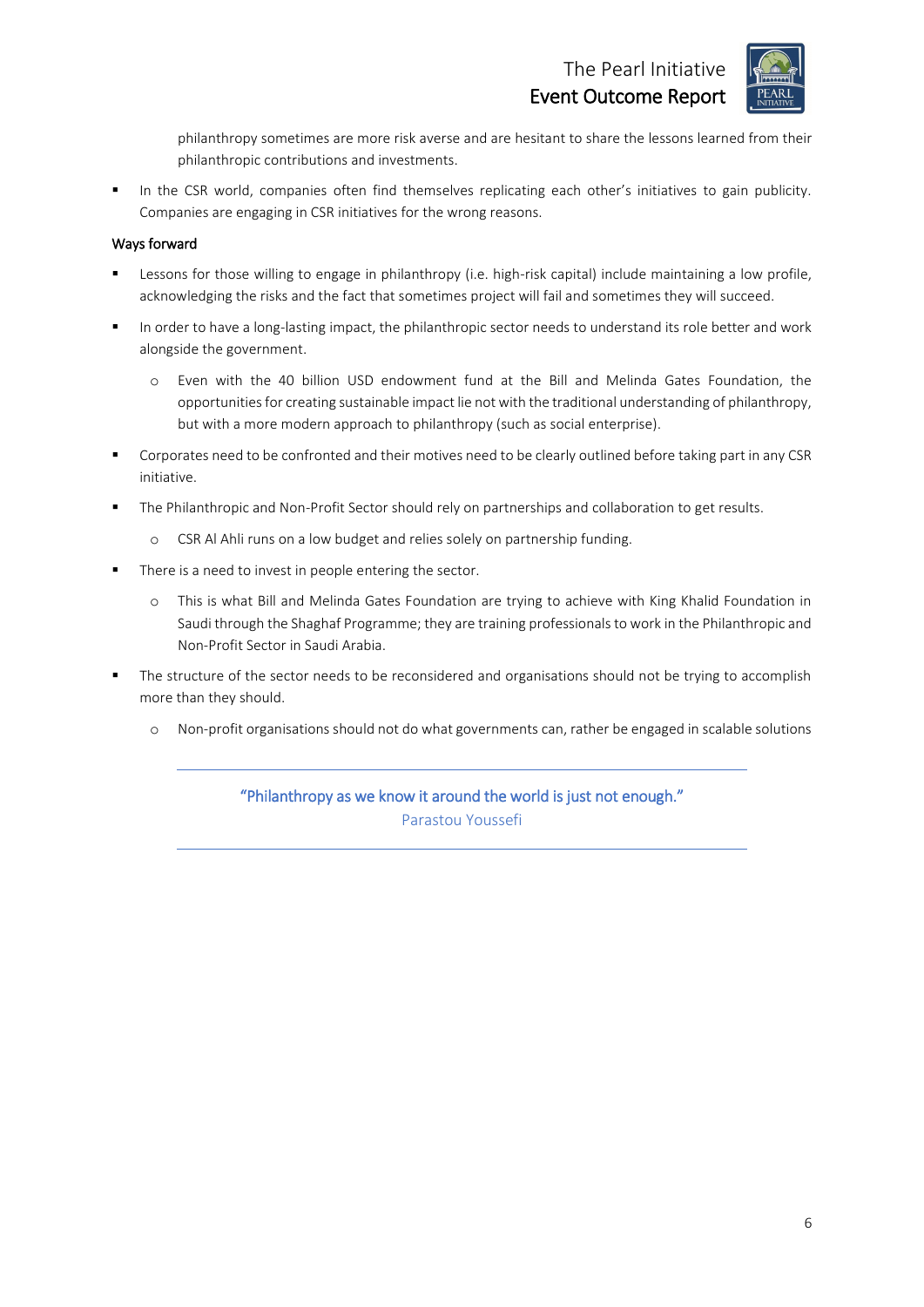

### Sharing Best Practices

Following the mid-morning break, the participants convened for the final session moderated by Lisa Philp, Senior Advisor at the Foundation Center, USA. The Foundation Center is a resource centre gathering information about philanthropy worldwide. She was joined by Annina Mattsson, Director of Programs at Dubai Cares. Together they addressed key issues in impact evaluation and reporting. Dubai Cares is a grant making foundation working with partners to deliver programmes under the SDG4 mandate on education.

#### Impact evaluation

- The impact evaluation framework adopted by Dubai Cares focuses on evaluating the learning outcomes at the end of each year. All programmes and interventions have an independent external evaluation focused on:
	- o Accountability
	- o Learning
	- o Processes
- A monitoring strategy is built into the programmes and an internal monitoring system is applied in an organisational level.

#### "You measure what you treasure." Annina Mattsson

Impact evaluation is an expensive process. When planning for impact evaluation, need to consider the length of the programme (new programmes for instance are not ready for impact evaluation), the desired outcomes from the process and the timeline.

#### "It's important to be choosing the right tools when measuring results." Lisa Philp

- Another approach to consider is process evaluation that does not focus on the results.
- Impact evaluation in volatile or fragile situations requires flexibility from the donors. Moreover, there is a need to reassess the frames of work in volatile situations.

"Programmes will not be successful unless they respond to contexts." Annina Mattsson

Initiatives that are undertaken as part of a wider national vision, such as the UAE Vision 2021 have their own specific KPIs that can be used to measure the impact of initiatives, particularly those conducted by corporations and family businesses.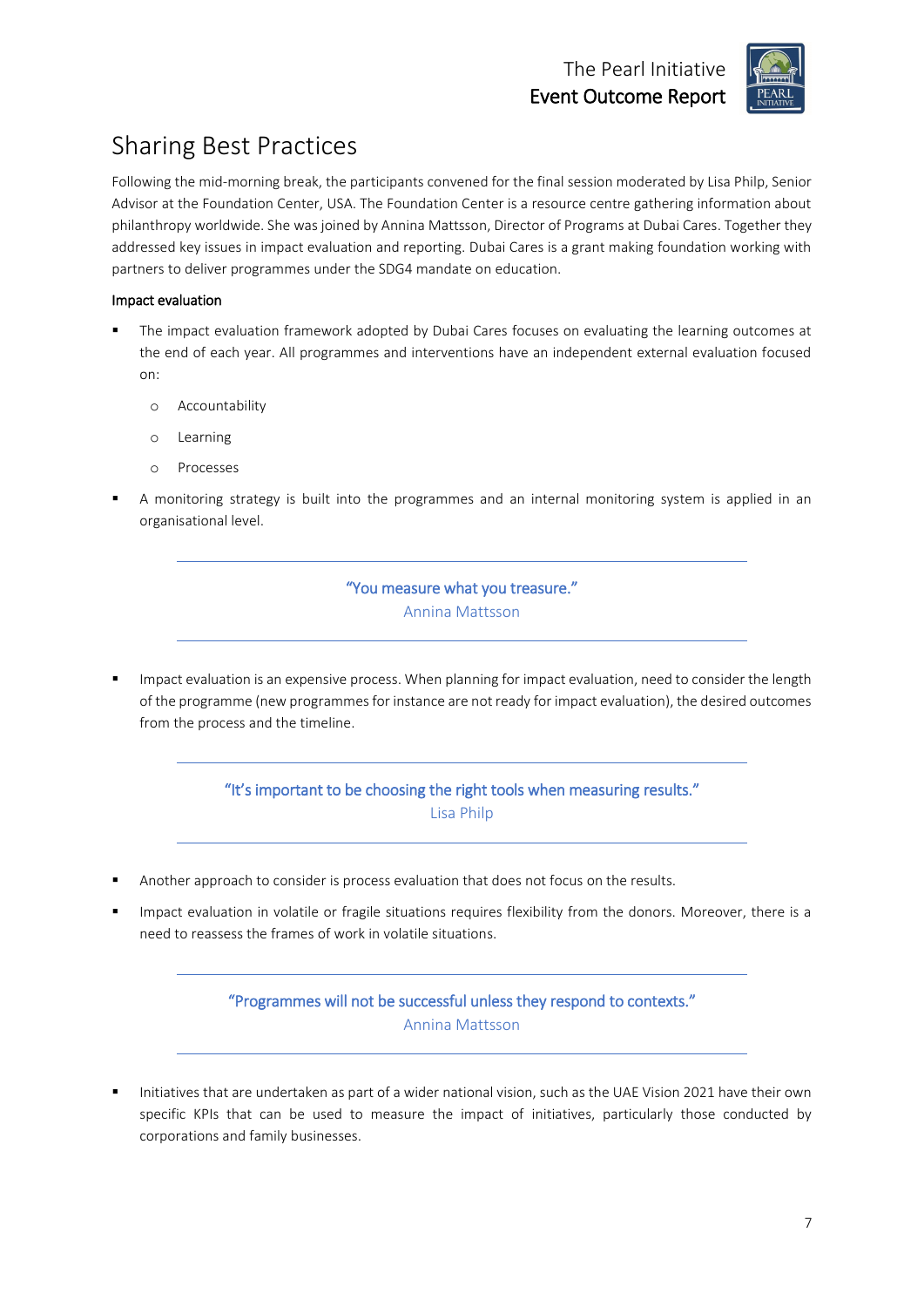

#### Ways forward

- The first step in impact evaluation is realising the need for it. Impact evaluation is a critical mindset that needs to be adopted in the early stages of the design of the programme.
- Programme evaluations should be openly discussed, otherwise there can be no lessons learned from the challenges facing the sector.
- If having a monitoring and evaluation department is out of scope or too expensive, organisations can resort to partnerships to fill the gap.
	- o For example, Dubai Cares co-funds programmes with organisations that have the technical know-how.

### "Philanthropy is risky, but that risk can be reduced by forming partnerships."

Annina Mattsson

### Closing Session

The closing session, led by Saeed Hersi, Head of Gulf Office, UN-OCHA in the UAE, reflected on earlier discussions and highlighted concrete ways forward for the sector in the region.

#### Achievements in the sector

- When UN-OCHA first started its mission in the UAE with a visibility study, it was difficult to identify the right players to speak to. Today, this has changed; there is more structure, policy formation and institutionalisation in the sector.
- Over the years, the number of actors from both the private and public sectors have increased, creating more opportunities for collaboration and meaningful partnerships.

#### Ways forward

- Organisations operating in the philanthropic and non-profit sector need to define and be clear about their identity.
- There is a need for more platforms to discuss challenges and lessons learned in the sector. It is important to include donors in this discussion, as the non-profit community is obligated to educate their donors about the goals of their programmes. Platforms for open discussion are the best means to achieving this goal.

#### "We all have an obligation to educate our donors." Saeed Hersi

Collaborative partnerships are the way forward for the sector and engaging with government entities is key going forward.